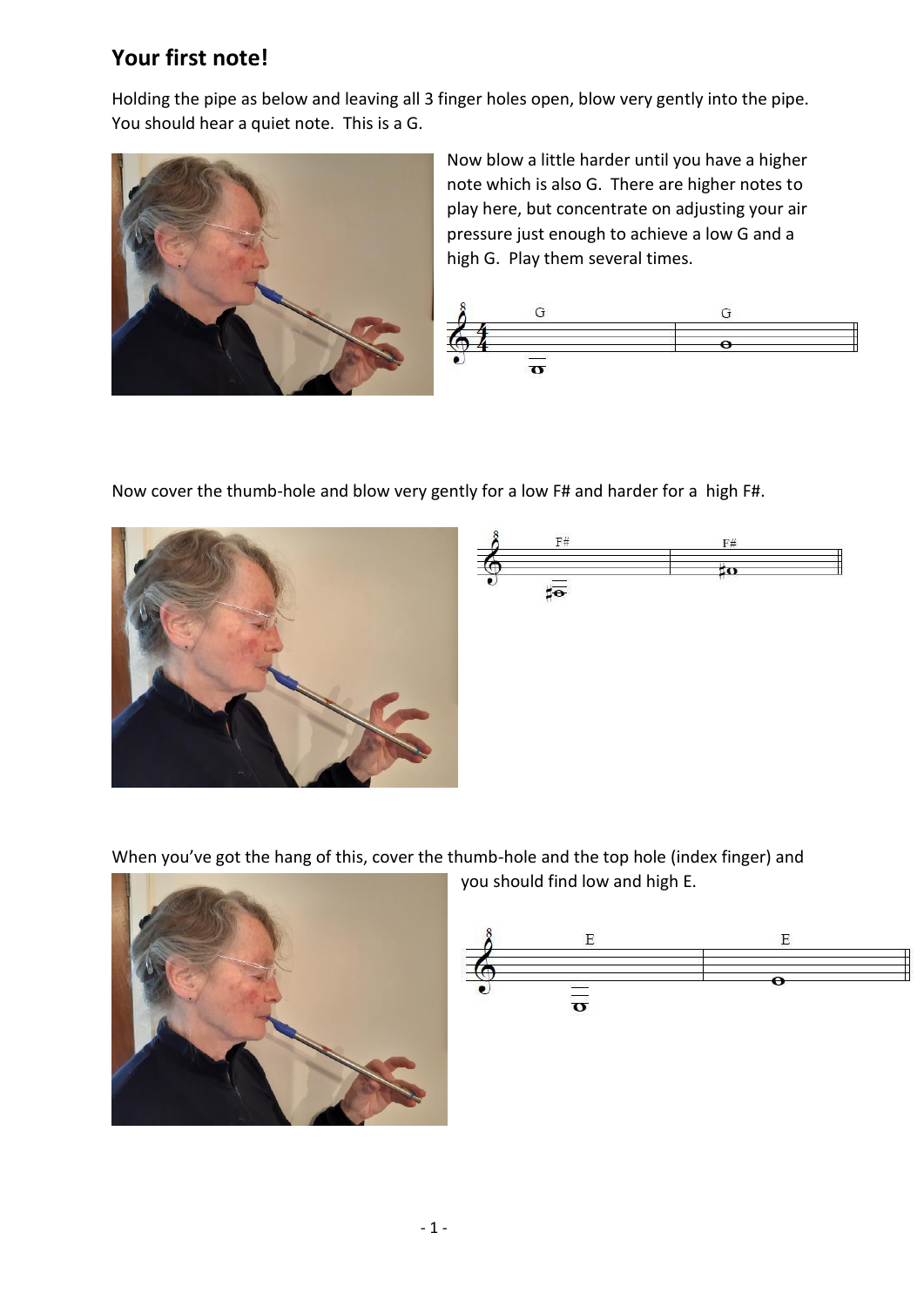Finally cover all 3 holes and find low and high D.



## *(Hint – if any note is not sounding clearly, make sure your fingers are covering the holes completely, as even a small leak prevents a clear note) You can cover the holes with the first joint of your fingers or in a flat fashion using the first and second joints of your fingers.*

"But", you say, "this is 8 notes and I'm only supposed to be playing 6!" Well, the bad news is that the 4 lower notes are so quiet that they are never used! You can forget them straight away and concentrate on hitting those 4 higher notes D, E, F# and G. Play them up and down until you're familiar with the sound and feel of them.

To add notes 5 and 6, play D (all holes covered) and increase your breath pressure till you hear a note which should be A, a tone higher than the G you've been playing. From A, lift off your middle finger and you should get B.

Now you have achieved 6 notes of the scale, from D to B. You have to get used to changing your breath pressure, and to finding different notes with the same fingering. It **will** become easier and automatic!



## **Taboring**

Don't be tempted to play the 3-hole pipe and ignore the taboring, or you might as well just play an ordinary 6-hole whistle. If you haven't yet acquired a tabor, a wooden spoon on the back of a chair makes a good substitute. It will feel strange and confusing at first, but with a bit of perseverance the technique gets easier.

The tabor stick should be held loosely but firmly so that it can move in your hand as it bounces off the skin of the tabor.

At first, play the 6 notes up and down, tapping the tabor once with each note. Then try varying your taboring – tap twice to each note or once on every second note etc.